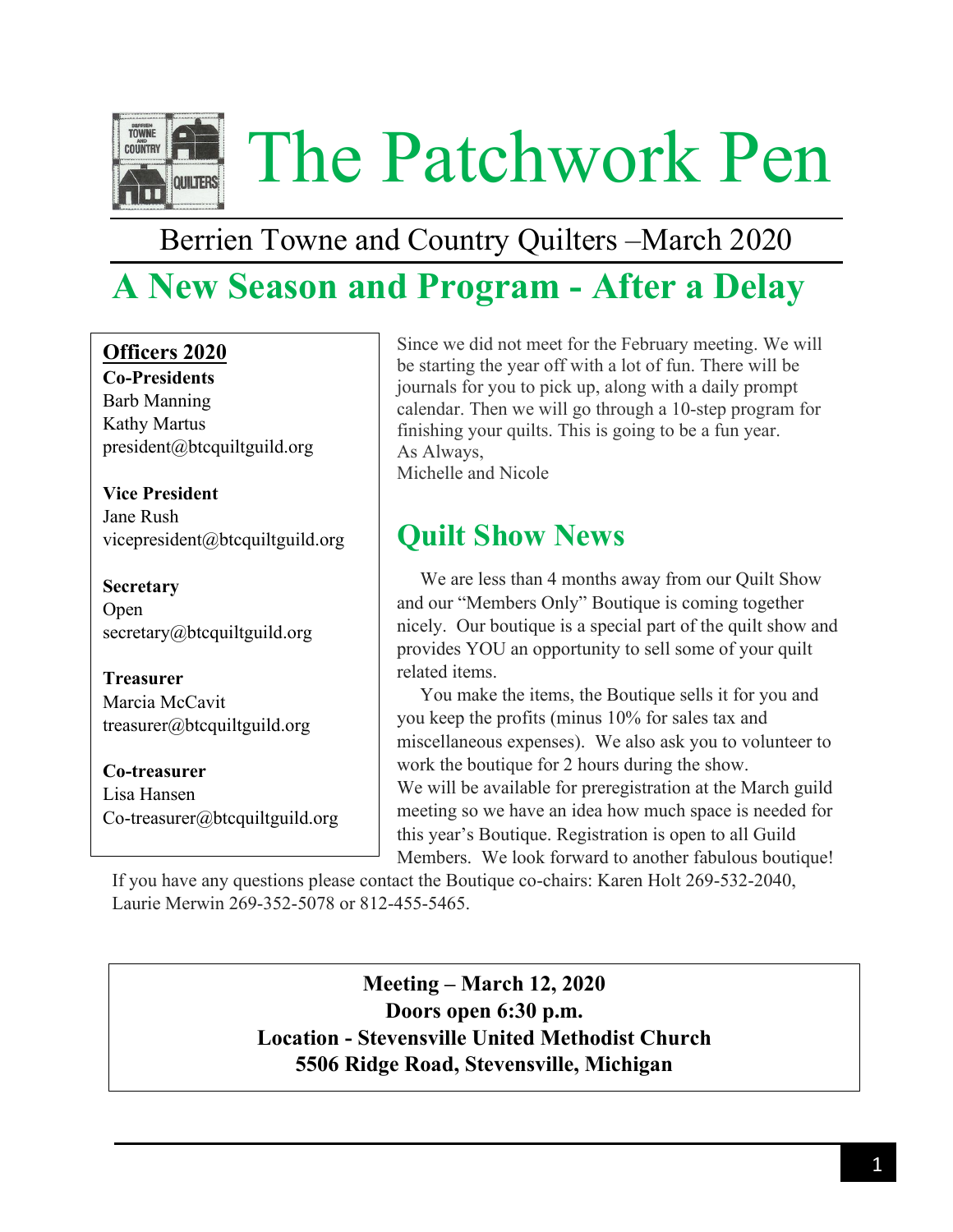## **Note from the Presidents:**

Greetings,

 We're so sorry we had to cancel last month's meeting, but we were very concerned for everyone's safety. This moth we will see each other again after an extended time off!

 I'm sure that we are all trying to catch up on a little sleep, since we just had Daylight Savings on March 8, but hopefully that means that better weather is not far away.

 We are looking forward to seeing what you have stitched during our time off. Kathy and Barb

## **March Member Birthdays:**

| 3/3  |
|------|
| 3/4  |
| 3/4  |
| 3/9  |
| 3/10 |
| 3/13 |
| 3/21 |
| 3/23 |
| 3/26 |
|      |

# *Please Note:*

### **Membership Dues**

Dues are through program year of January - December. Pay at any meeting or email to [membership@btcquiltguild.org](mailto:membership@btcquiltguild.org)

### **Membership Cards**

Be sure to sign and carry your membership card as there are many quilt shops that give discounts for guild members

### **Sunshine and Shadows**

Please contact Judy Weingart with your information and she will send a card. [sunshine@btcquildguild.org](mailto:sunshine@btcquildguild.org) or call 269-429-5965

### **BTCQ Meetings**

Meetings are the  $2<sup>nd</sup>$  Thursday of each month from February through November at Stevensville United Methodist Church, 5506 Ridge Road, Stevensville, Michigan **Website** Btcquiltguild.org **2019 Board Meetings:** At the Bridgman Library,  $6$  p.m.  $- 7:30$  p.m. April 29, August 26, November 18.

#### **Newsletter**

Articles for newsletter are due **the 20th of each month**. Please send to Denise Tackett at [newsletter@btcquiltguild.org](mailto:newsletter@btcquiltguild.org) or [dkalintackett@gmail.com](mailto:dkalintackett@gmail.com) 

## **Here's a couple of quilts from November Show and Tell:**



**Sandy Scott**

**Terri Lane**

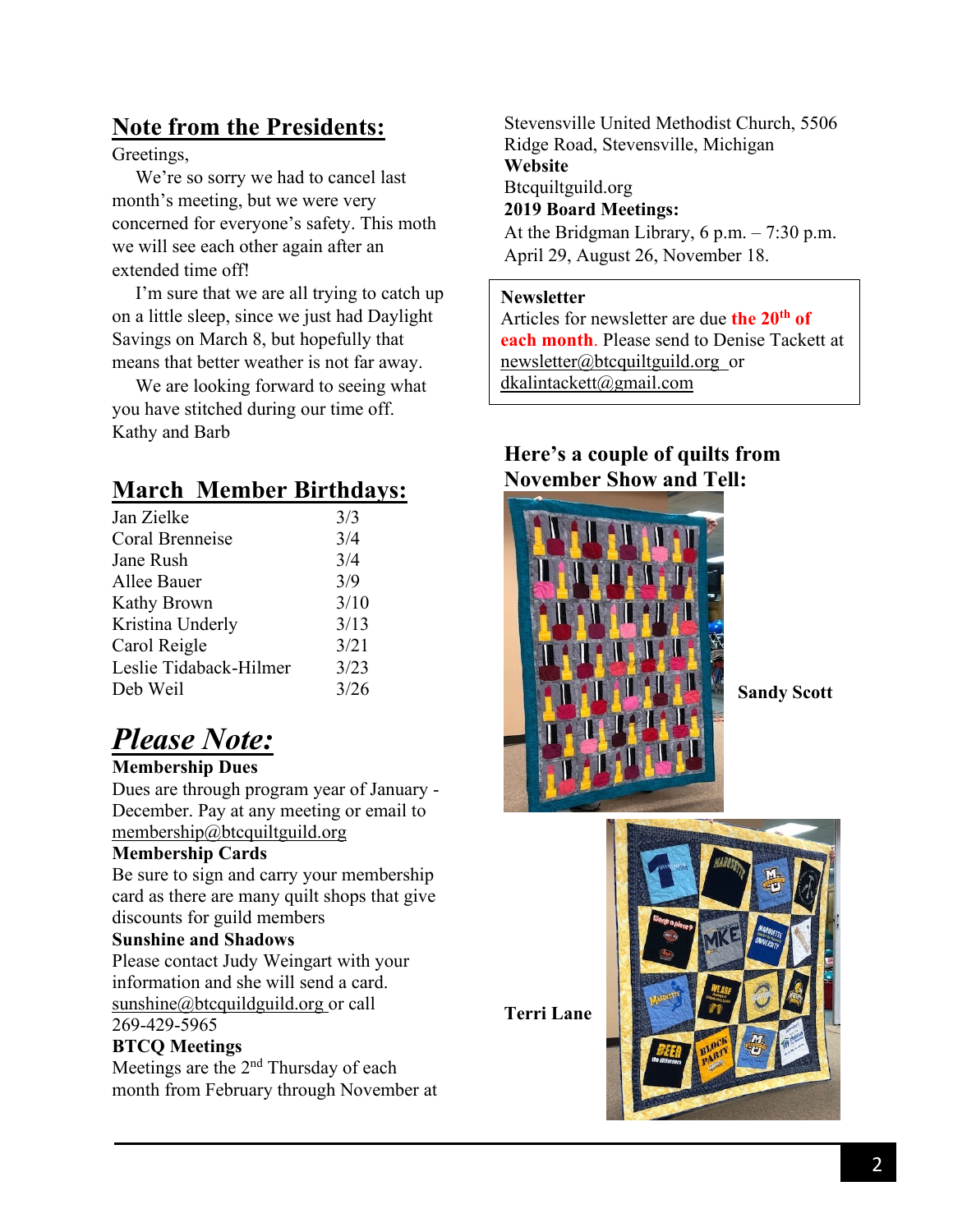| <b>OFFICERS</b>  | <b>NAME</b>         |  |  |
|------------------|---------------------|--|--|
| <b>PRESIDENT</b> | Kathy               |  |  |
|                  | Martus              |  |  |
|                  | <b>Barbara</b>      |  |  |
|                  | Manning             |  |  |
| VICE-            | <b>Jane Rush</b>    |  |  |
| <b>PRESIDENT</b> |                     |  |  |
| <b>SECRETARY</b> |                     |  |  |
|                  |                     |  |  |
| <b>TREASURER</b> | Marcia              |  |  |
|                  | McCavit             |  |  |
| <b>ASSISTANT</b> | Lisa Hansen         |  |  |
| <b>TREASURER</b> |                     |  |  |
| <b>COMMITTEE</b> |                     |  |  |
| <b>CHAIRS</b>    |                     |  |  |
| <b>Bus Trips</b> |                     |  |  |
| Community        | Lois Lentz          |  |  |
| Quilts           | Nancy               |  |  |
|                  | Hawley              |  |  |
|                  | Sara Lawrick        |  |  |
| Door Prizes      | Cathy Benke         |  |  |
|                  | Cindy               |  |  |
|                  | Shepherd            |  |  |
| Fabric of the    | Kathy               |  |  |
| Month            | Martus              |  |  |
|                  | Barb                |  |  |
|                  | Manning             |  |  |
| Fundraising      | Jody Albee          |  |  |
|                  |                     |  |  |
| Golden Thimble   | <b>Kathy Phipps</b> |  |  |
| Greeter          | <b>Cindy Bauer</b>  |  |  |
| Historian        | Annette             |  |  |
|                  | Wright              |  |  |
| Hospitality &    | Audrey              |  |  |
| Banquet          | Elwell              |  |  |
| Librarian        | Marilyn             |  |  |
|                  | Herrman             |  |  |
| Membership &     | Deb Adams           |  |  |
| <b>Binder</b>    | Sue                 |  |  |
|                  | Woodrick            |  |  |
| Newsletter       | Denise              |  |  |
|                  | Tackett             |  |  |
| Newsletter       | Denise              |  |  |
| Mailings         | Tackett             |  |  |

| Policies &      | Michelle       |  |
|-----------------|----------------|--|
| Procedures      | Tuller         |  |
| Programs        | Michelle       |  |
|                 | Tuller         |  |
|                 | Assistant,     |  |
|                 | Nicole         |  |
|                 | Rimes          |  |
| Quilt Show 2020 | Cindy          |  |
|                 | Shepherd       |  |
| Quilt Show 2020 | Maxine         |  |
| contact         | Wantuch        |  |
| Retreats        | Peri Hansen    |  |
|                 | Kay Wilcox     |  |
| Sewing Day      | Elaine         |  |
|                 | <b>Bokhart</b> |  |
| Speaker 2020    | Chris          |  |
|                 | Andrews        |  |
| Speaker 2021    | Chris          |  |
|                 | Andrews        |  |
| Sunshine &      | Judy           |  |
| Shadow          | Weingart       |  |
| Vendors         | Maxine         |  |
|                 | Wantuch        |  |
| Website         | Jane Rush      |  |

## **Committees/ Groups Birthday Club**

We wonder if Mother Nature thought if She stopped our Birthday Club with a snowstorm, we wouldn't get any older. Good intentions but all it did was delay our celebrations. So Birthday Club members, please bring your teammates fat quarters in a gift bag to the March meeting. We are delayed by 1 month. We will celebrate the January, February, March, and April birthdays in April. After that, we will celebrate birthdays during the members birthday months. At the end of the year, we will celebrate those members with November and December birthdays in November.

See you at the March  $12<sup>th</sup>$  meeting. Kathy Martus and Barb Manning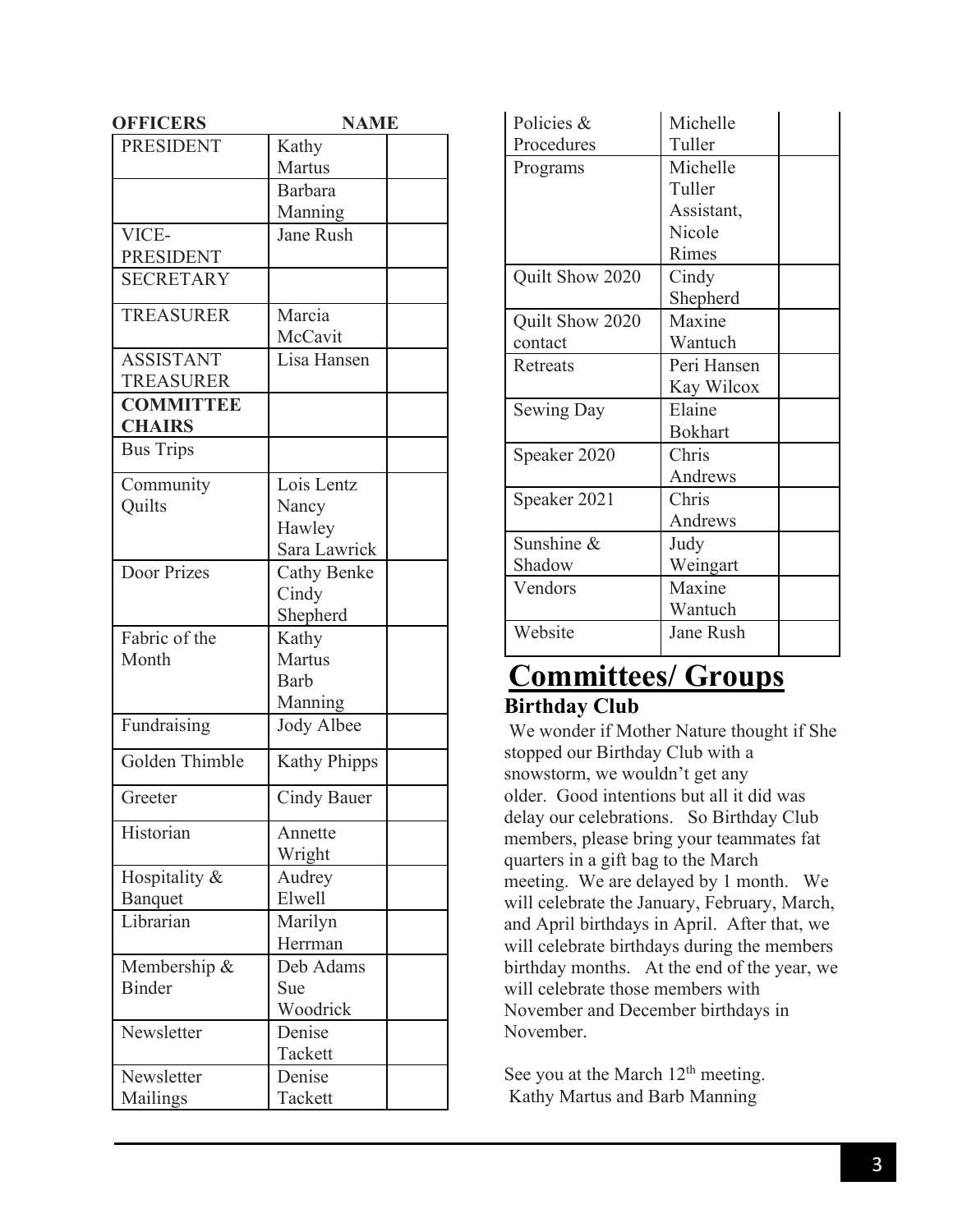#### BTCQ Board Meeting 1/29/2020 Bridgman Public Library

Called to order 6:00 p.m.

Attendees: Chris Andrews, Jane Rush, Denise Tackett, Annette Wright, Michelle Tuller, Nancy Hawley, Sara Lawrick, Kathy Martus, Barb Manning,

Jackie Harris, Maxine Wantuch, Peri Hansen, Lisa Hansen, Judy Weingard, Kathy Phipps, Elaine Bokhart.

Old Business

Policies and Procedures have been approved. They will be forwarded for inclusion in the membership binder and will be added to website.

Clarification of no refund policy for events and retreats will be presented at the next member meeting.

2. 2020 Budget

\$0 advertising

\$225 - Community Quilts

Sharing Fund- funded by contributions. Used for emergency reimbursements Future Speakers- add \$\$ from 2019 Fundraising basket to Future Speaker total amount Motion to approved above changes made by Denise Tackett. Second by Elaine Bokhart. Motion approved.

3. Quilt Show Update

Most of the updates were reported in the February Newsletter.

Hog Roast fundraiser is Sunday, April 26 from 1-5 at the Three Oaks American Legion. Tickets are \$14. Our group has offered to sell tickets for the event. Money raised supports the Flag Day Parade. Hog Roast includes a Silent Auction and possibly music. One patriotic quilt will be presented to a service member family.

Acquisition of a Square credit card reader was discussed. It was determined that additional investigation is required before the decision can be voted upon. Treasurer will investigate.

Open position- Boutique chairs. A request for volunteers will be made at the next member meeting.

4. Need for central event/activities calendar was proposed.

Update: the information has been added to the website. President (co-presidents) approve changes made to the calendar.

- 5. Secretary position vacancy. Open position will be discussed at next member meeting. A request for volunteer will be made.
- 6. Community Quilts

Suggested recipients of quilts: Pine Ridge, Logan House, and Benton Harbor Emergency Center. Motion was made by Elaine Bokhart to add Emergency Shelter Services as a recipient . Second by Annette Wright. Motion approved.

Meeting adjourned 7:30 p.m.

Respectfully submitted, Jane Rush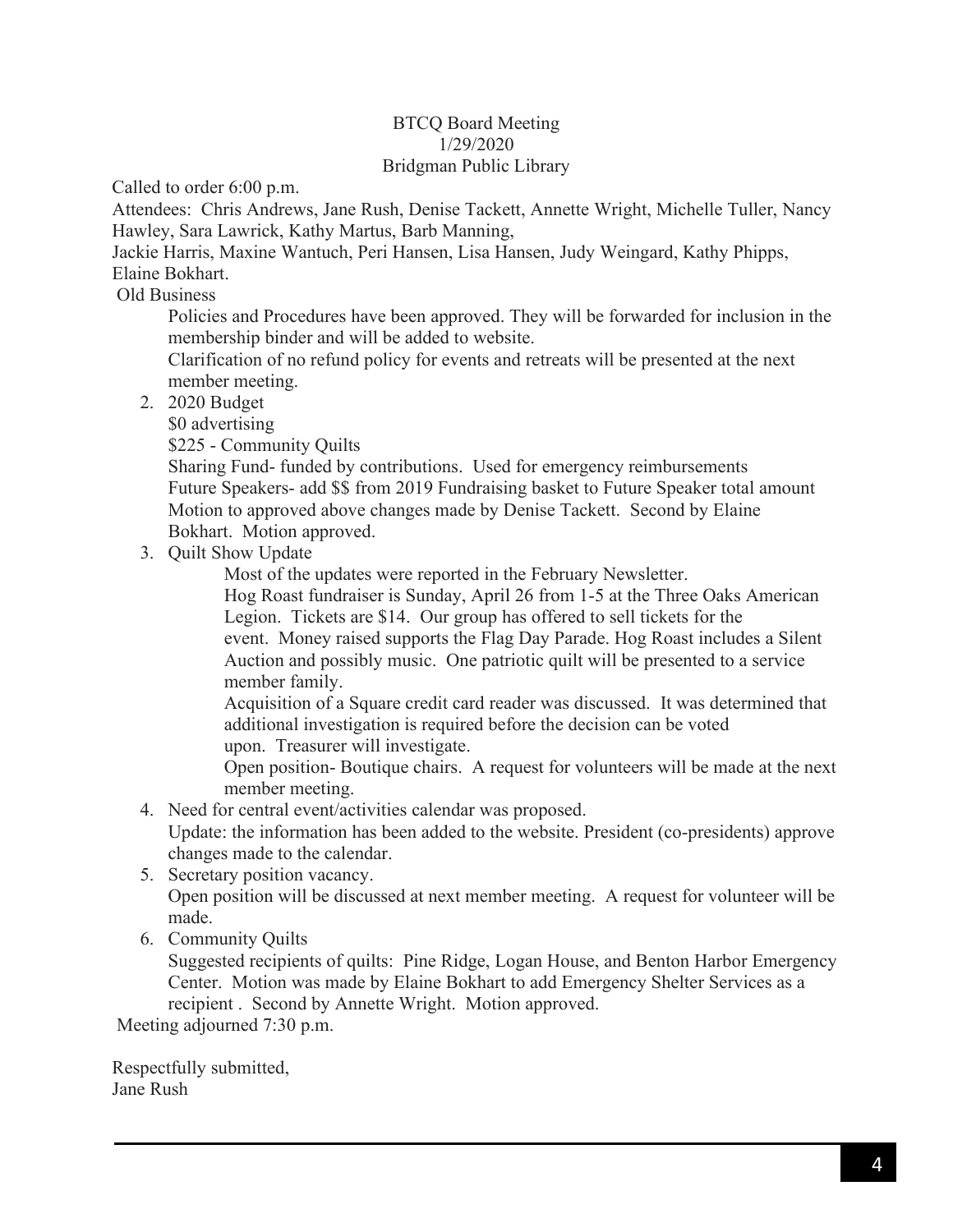|                           |                          |                           | <b>Berrien Towne and Country</b> |                           |
|---------------------------|--------------------------|---------------------------|----------------------------------|---------------------------|
| February 2020             |                          |                           |                                  | <b>Quilters</b>           |
|                           |                          |                           |                                  | <b>Treasurer's Report</b> |
|                           | <b>Beginning</b>         |                           |                                  |                           |
| \$<br>10,421.65           | <b>Bank Balance</b>      |                           |                                  |                           |
|                           |                          |                           |                                  | Income:                   |
|                           | $\overline{\mathcal{L}}$ | Vendor Booth              | <b>Quilt Show (Maxine</b>        |                           |
|                           | 300.00                   | Payment                   | Wantuck)                         | 22-Feb-20                 |
|                           | $\overline{\mathsf{S}}$  | Member spring             |                                  |                           |
|                           | 755.00                   | retreat payments          | Retreats (Perry Hansen)          | 27-Feb-20                 |
|                           | <b>Total Monthly</b>     |                           |                                  |                           |
| \$<br>1,055.00<br>Income  |                          |                           |                                  |                           |
|                           |                          |                           |                                  | <b>Expenses:</b>          |
|                           | \$                       |                           | Door Prize (Cindy                |                           |
|                           | 160.85                   | Door Prizes               | Shepard)                         | 15-Feb-20                 |
|                           | $\overline{\xi}$         |                           |                                  |                           |
|                           | 119.88                   | Annual Website Fee        | Web Site (Jane Rush)             | 18-Feb-20                 |
|                           | \$                       |                           | Treasurer (Marcia                |                           |
|                           | 29.19                    | <b>Treasurer Supplies</b> | McCavit)                         | 20-Feb-20                 |
|                           | \$                       |                           |                                  |                           |
|                           | 403.65                   | Give aways, Prizes        | Retreats (Kay Wilcox)            | 22-Feb-20                 |
|                           |                          |                           |                                  |                           |
|                           |                          |                           |                                  |                           |
|                           |                          |                           |                                  |                           |
|                           | <b>Total Monthly</b>     |                           |                                  |                           |
| 713.57                    | Expenses                 |                           |                                  |                           |
|                           |                          |                           |                                  |                           |
|                           |                          |                           |                                  |                           |
|                           |                          |                           |                                  |                           |
| 10,763.08                 |                          |                           |                                  |                           |
| \$<br><b>Ending</b><br>\$ | <b>Balance</b>           |                           |                                  |                           |

Don't forget – if you took a kit to make a star block for a Quilt of Valor, please return it at March meeting at the Quilt of Valor table.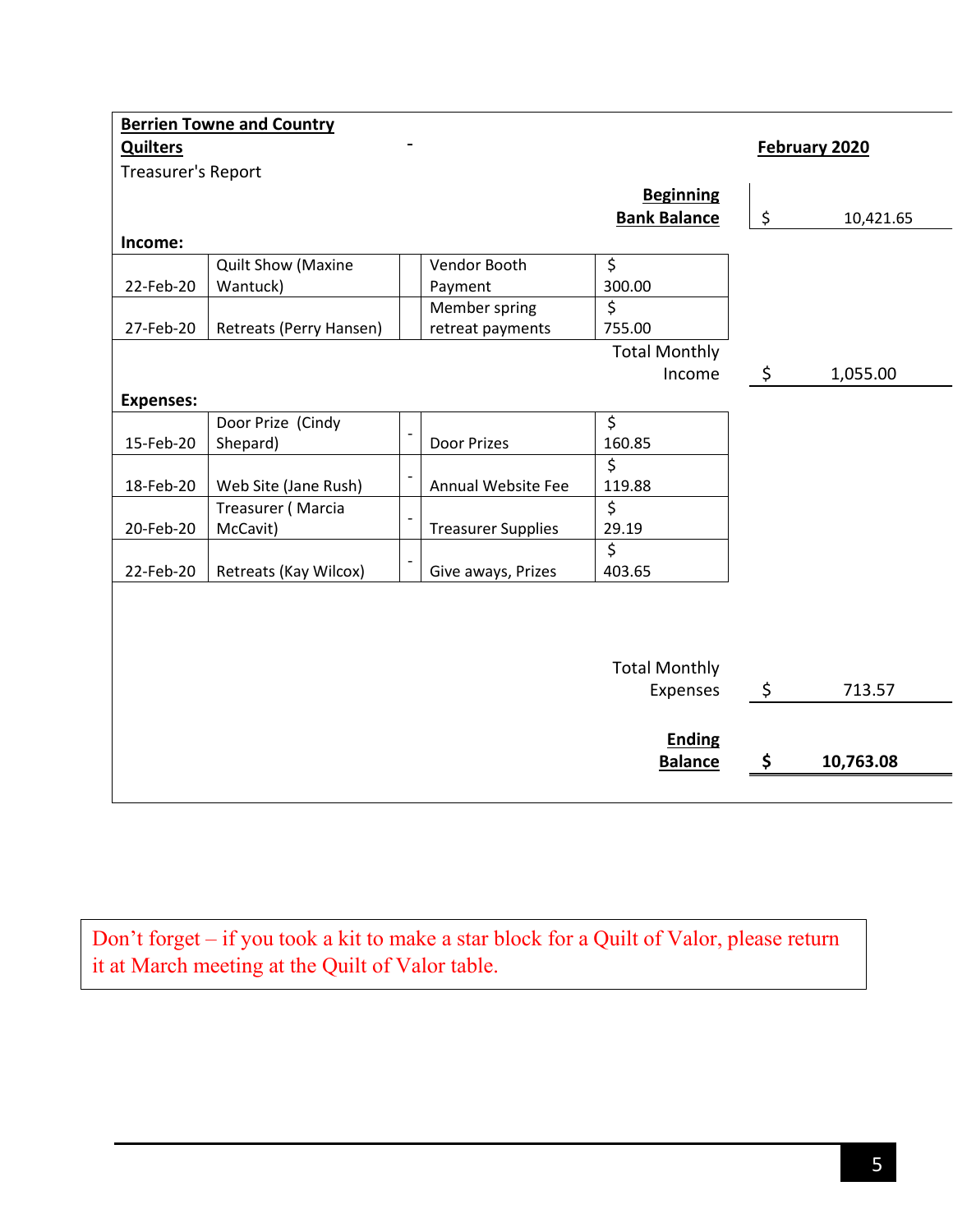# **Spring Retreat**

# *"Come Fly with Me!"*

Shipshewana Spring Retreat at the Blue Gate Garden Inn

2 choices of length!

**Thursday, April 16th** 10a.m. - **Sunday, April 19th** 3 p.m.

Cost- \$ 105 **\****does not include hotel rooms*

# **-OR-**

**Tuesday, April 14th** 10a.m.- **Sunday, April 19th** 3 p.m.

Cost- \$ 125 **\****does not include hotel rooms*

Since we didn't have a February meeting, due to weather, **you may sign up by calling or** 

**texting Peri Hansen 269-757-2496, or sending an email to quilter.peri@yahoo.com** so we

know you're interested. The committee is hoping there will be enough that sign up to keep the same price.

~ Invite your non-member friends!

## **Final sign up and payment due at the March meeting**

**\*Different this year:** Instead of paying us for your room, the hotel itself is now giving us a block of rooms available at a reduced rate. The cost of the room is \$ 87.98, plus 12% room tax- which equals \$ 98.54 That is the rate per room, per night. If you split that room with someone, the cost gets split in half.

**You will be responsible to book your own room.**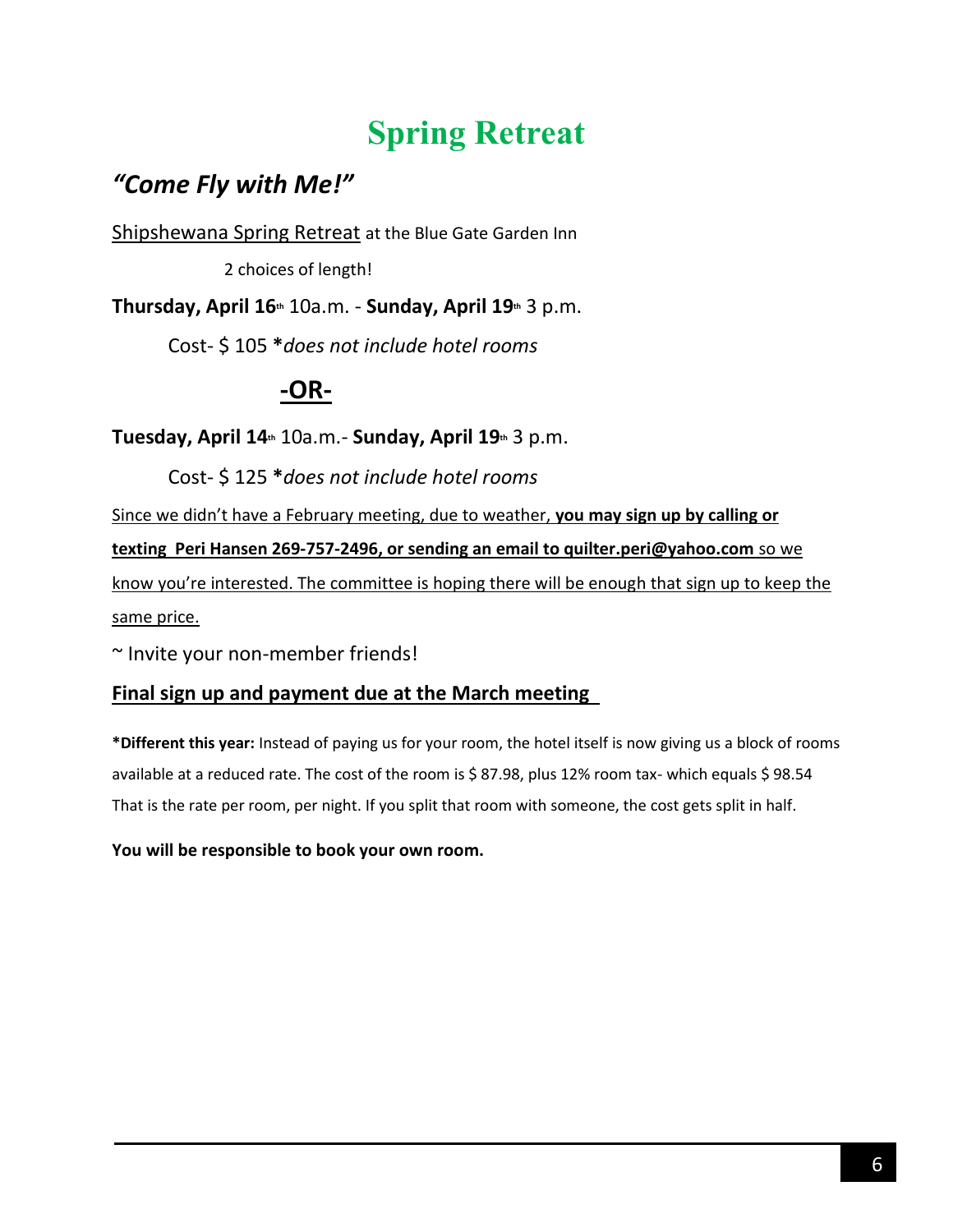# **Laura Williams' Celebration of Life**

In case you haven't heard, Laura Williams was admitted to the hospital on January  $2<sup>nd</sup>$  where she found out she had pneumonia and the flu. She was in bad shape and fought this until her body gave out and she passed away on February 21<sup>st</sup>, surrounded by her family.

#### **Laura William's Celebration of Life April 8 th 12:00 -3:00 pm Bridgman Public Library Community Room**

 Her family wishes that we come and meet them, as they are receiving great comfort from knowing that we loved her as much as they did and that she found great joy in all her friends through quilting and the library.

 We will also have a chance to comfort each other while looking at a few of her wonderful quilts, enjoy a small snack and celebrate how she impacted our lives.

Laura's family have also requested any memorials be directed to the Bridgman Public

Library, where she was a very active volunteer and friend of the library, or to the local Patriotic Quilts group that sends quilts for our injured servicemen and women, through the Quilts of Valor organization. The Patriotic Quilts group is made up of several of our guild members but is not a guild committee. Any donations towards this would help the quilters purchase batting, material, and cover shipping costs.

 Laura helped this group make and donate more than 200 quilts!

 Donation envelopes will be available at the Celebration of Laura's life and at the March guild meeting. Look for the Retreats table- there will be a box and cards there.

*Laura getting snacks at a guild meeting last year.*